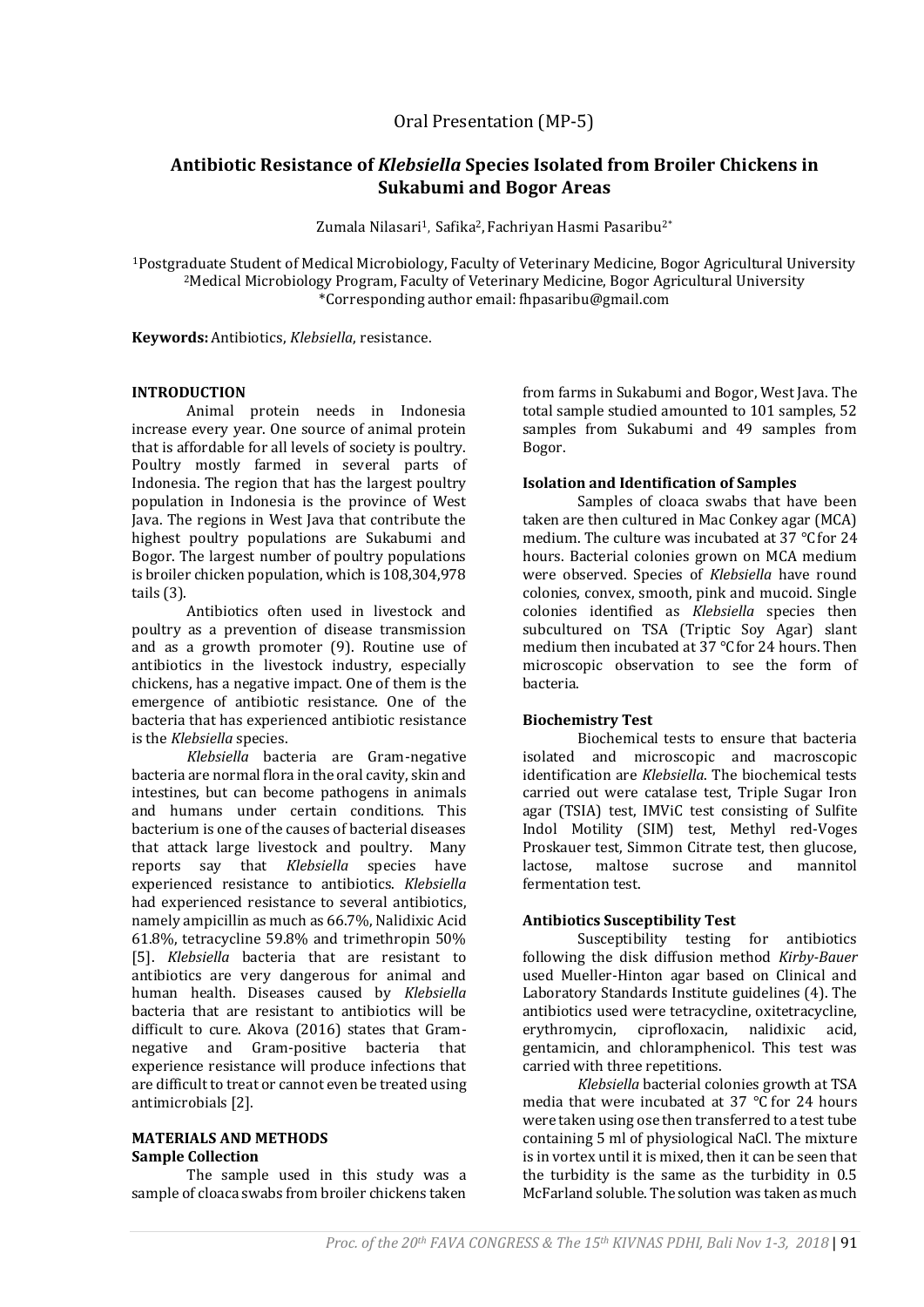as 0.5 ml and put into a petri dish containing Muller Hinton agar (MHA) media and flattened using a cotton bud. Each paper disk containing antibiotics were then placed on the surface of the MHA media and incubated at 37 ℃for 24 hours. After 24 hours the diameter of the inhibitory zone is measured. This susceptibility test for antibiotics was repeated three times at the same time.

#### **RESULT AND DISCUSION**

In this study, of the 101 samples that isolated using conventional selective media and biochemistry test, 20 samples were identified as *Klebsiella*. The 20 samples that have susceptibility test to antibiotics then measured for inhibitory zones. The inhibitory zone diameter measurement refers to CLSI 2018 [4]. The resistance of *Klebsiella* spp. to seven antibiotics was determined using the Kirby-Bauer disk diffusion assay. Isolates showed high levels of resistance; 90% were resistant to Ciprofloxacin, 95% to Oxytetracycline, 90% to Nalidixic Acid, 100% to Erythromycin, 85% to Tetracycline, 15% to Chloramphenicol and 70% to Gentamycin (Picture 1).

Some antibiotic classes in poultry production are penicillin, cephalosporins, aminoglycosides, glycopeptides, macrolides, sulfonamides, quinolones, fluoroquinolones, chloramphenicol and tetracyclines (1). Antibiotics such as bacitracin, chlortetracycline, erythromycin and penicillin, directly for the control and treatment of diseases in poultry. Currently given to poultry for a long time, especially at low levels, certain species of bacteria become resistant (8). Huddleston (2014) mentions the use of antibiotics continually causes stress can then trigger the nature of resistance in DNA so that mutations and genetic changes occur in bacterial cells [6].



Picture 1. Sensitivity of *Klebsiella* to ciprofloxacin (Cip), oxytetracycline (OT), nalidixic acid (NA), erythromycin (E), tetracycline (T), chloramphenicol (C) and Gentamycin (CN) antibiotics.

Table 1 Percentage of antibiotic resistance in *Klebsiella* spp. isolate code.

| Code   | Dolchu oppi toolute couc<br>% Isolates Suceptible |       |       |
|--------|---------------------------------------------------|-------|-------|
|        | S                                                 |       | R     |
| A.36   | 0                                                 | 14,28 | 85,72 |
| A.42   | 14,28                                             | 0     | 85,72 |
| A.50   | 14,28                                             | 0     | 85,72 |
| A.51   | 0                                                 | 0     | 100   |
| A.62   | 14,28                                             | 14,28 | 71,44 |
| A.63   | 28,57                                             | 0     | 71,43 |
| KA.8   | 14,28                                             | 0     | 85,72 |
| KA.19  | 14,28                                             | 0     | 85,72 |
| KA.22  | 28,57                                             | 0     | 71,43 |
| CIA.14 | 0                                                 | 14,28 | 85,72 |
| CIA.22 | 28,57                                             | 0     | 71,43 |
| CIA.23 | 14,28                                             | 0     | 85,72 |
| CIA.27 | 28,57                                             | 14,28 | 57,15 |
| CIA.28 | 14,28                                             | 0     | 85,72 |
| CIA.29 | 0                                                 | 0     | 100   |
| G7.13  | 14,28                                             | 0     | 85,72 |
| G7.20  | 14,28                                             | 0     | 85,72 |
| G7.52  | 42,86                                             | 14,28 | 42,86 |
| G7.59  | 14,28                                             | 14,28 | 71,44 |
| C7.11  | 14,28                                             | 28,57 | 57,15 |

This study showed that *Klebsiella* bacteria resistant to more than one antibiotic. Even sample codes A.51 and CIA.29 were resistant to all antibiotics tested (table 1). This suggests that the isolated K*lebsiella* bacteria experienced multi-drug resistance. The report of cattle and chicken samples in Turkey were also positive for *Klebsiella* was multi-drug resistance resistant to ampicillin antibiotics, tetracycline, streptomycin, gentamicin and kanamycin (7). The *Klebsiella* species often found is *K. pneumonia*. *K. pneumonia* is an opportunistic bacterium that has a high diversity of antimicrobial resistance genes, even some new antimicrobial resistance (AMR) (10).

## **CONCLUSION**

*Klebsiella* bacteria isolates from broiler chickens in the Bogor and Sukabumi regions obtained showed a high level of resistance to almost all antibiotics, except chloramphenicol type antibiotics still showed a good enough sensitivity to *Klebsiella* bacteria species.

#### **REFERENCE**

- [1] Adzitey F. 2015. Antibiotic classes and antibiotic susceptibility of bacterial isolates from selected poultry; a mini review. World Vet J. 5(3): 36-41.
- [2] Akova M. 2016. Epidemiology of antimicrobial resistance in bloodstream infections. Virulence. 7(3): 252–266.
- [3] [BPS] Badan Pusat Statistik. 2016. Provinsi